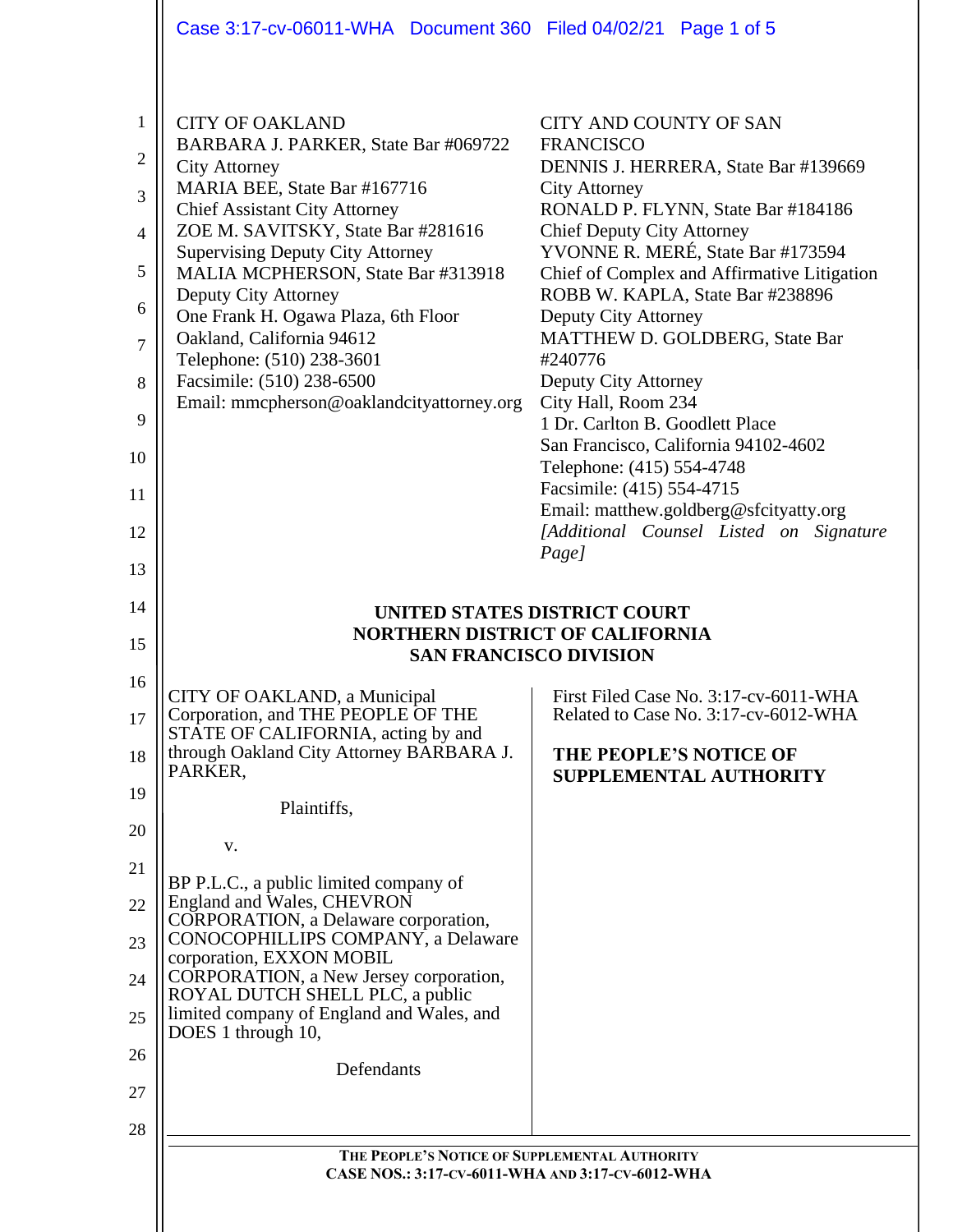|                     | Case 3:17-cv-06011-WHA Document 360 Filed 04/02/21 Page 2 of 5            |                           |
|---------------------|---------------------------------------------------------------------------|---------------------------|
|                     |                                                                           |                           |
| $\mathbf{1}$        | <b>CITY AND COUNTY OF SAN</b><br>FRANCISCO, a Municipal Corporation, and  | Case No. 3:17-cv-6012-WHA |
| 2                   | THE PEOPLE OF THE STATE OF<br>CALIFORNIA, acting by and through the San   |                           |
| 3<br>$\overline{4}$ | Francisco City Attorney DENNIS J.<br>HERRERA,                             |                           |
| 5                   | Plaintiffs,                                                               |                           |
| 6                   | ${\bf V}$ .                                                               |                           |
| $\overline{7}$      | BP P.L.C., a public limited company of                                    |                           |
| 8                   | England and Wales, CHEVRON<br>CORPORATION, a Delaware corporation,        |                           |
| 9                   | CONOCOPHILLIPS COMPANY, a Delaware<br>corporation, EXXON MOBIL            |                           |
| 10                  | CORPORATION, a New Jersey corporation,<br>ROYAL DUTCH SHELL PLC, a public |                           |
| 11                  | limited company of England and Wales, and<br>DOES 1 through 10,           |                           |
| 12<br>13            | Defendants.                                                               |                           |
| 14                  |                                                                           |                           |
| 15                  |                                                                           |                           |
| 16                  |                                                                           |                           |
| 17                  |                                                                           |                           |
| 18                  |                                                                           |                           |
| 19                  |                                                                           |                           |
| 20                  |                                                                           |                           |
| 21                  |                                                                           |                           |
| 22                  |                                                                           |                           |
| 23                  |                                                                           |                           |
| 24                  |                                                                           |                           |
| 25                  |                                                                           |                           |
| 26                  |                                                                           |                           |
| 27<br>28            |                                                                           |                           |
|                     | THE PEOPLE'S NOTICE OF SUPPLEMENTAL AUTHORITY                             |                           |
|                     | CASE NOS.: 3:17-CV-6011-WHA AND 3:17-CV-6012-WHA                          |                           |
|                     |                                                                           |                           |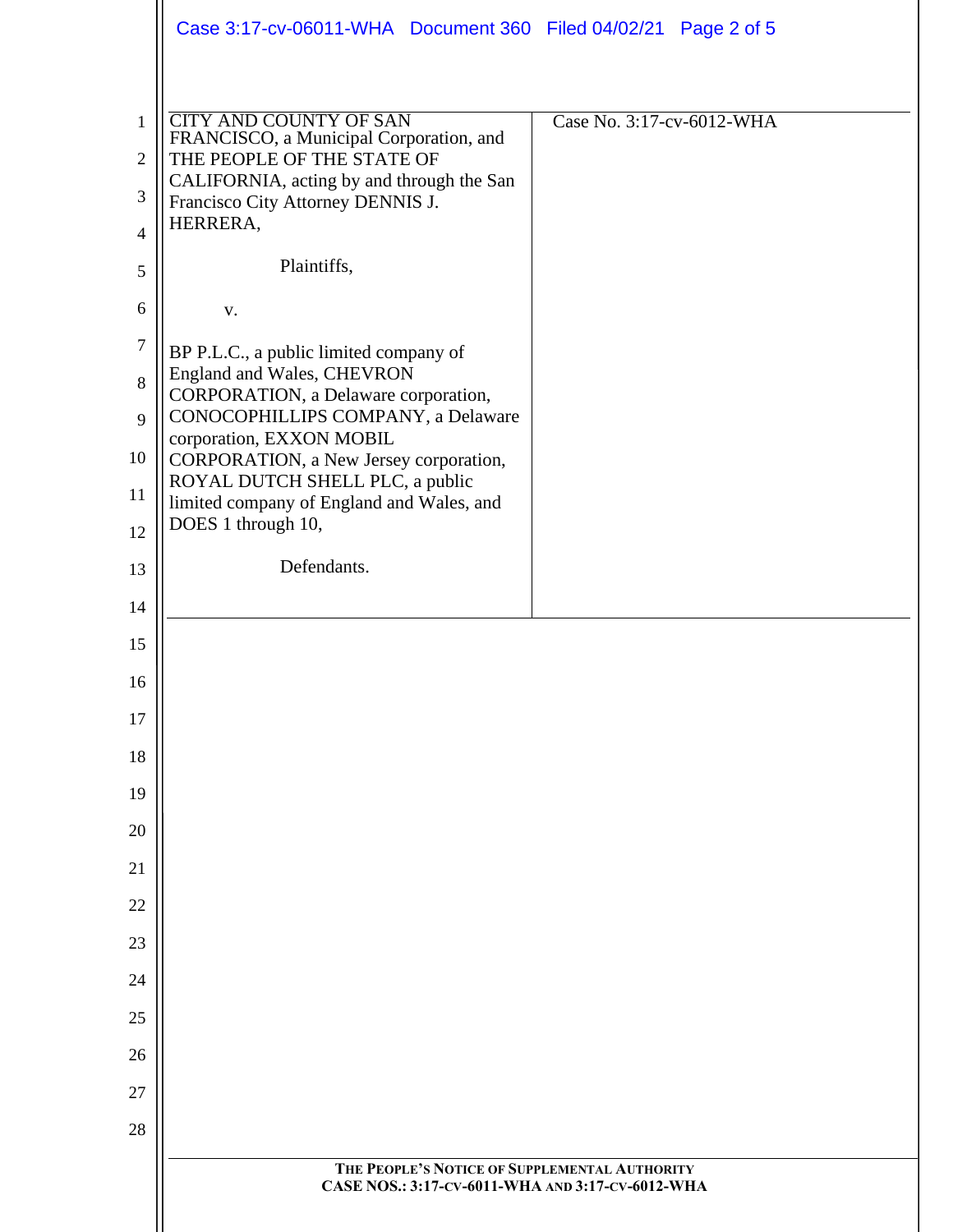## Case 3:17-cv-06011-WHA Document 360 Filed 04/02/21 Page 3 of 5

1 2 3 4 Plaintiff the People of the State of California, by and through the City Attorney for the City of Oakland and the City Attorney for the City and County of San Francisco (the "People"), hereby notify the Court of supplemental authority with respect to their Renewed Motions to Remand (Dkt. 342 and Dkt. 286, respectively).

5 6 7 8 9 10 11 12 13 On March 31, 2021, the U.S. District Court for the District of Minnesota issued an order granting the State of Minnesota's motion to remand and denying the defendants' motion to stay in *State of Minnesota v. American Petroleum Institute, et al.*, Case No. 20-cv-01636-JRT-HB, Dkt. 76, 2021 WL 1215656 (D. Min. Mar. 31, 2021) ("*Minnesota*"), attached hereto as **Exhibit A** (hereinafter, "Order"). Like the case at bar, the plaintiff state in *Minnesota* asserts state-law claims against fossil fuel companies, alleging that the defendant companies deceived the public for decades about harms that they knew would result from the use of their products. In granting the motion to remand, the court analyzed and rejected each theory of removal jurisdiction that Defendants have also asserted here:

14 15 16 (1) **Jurisdiction under** *Grable & Sons. Metal Prods., Inc. v. Darue Eng'g & Mfg.***, 545 U.S. 308 (2005).** *See* Order at 17–22 (holding that defendants did not satisfy any of the four *Grable* factors).

17 18 19 (2) **Federal officer removal.** *See* Order at 22–25 (rejecting federal officer jurisdiction because "there does not appear to be any direction from or connection to the federal government related to the specific claims alleged here").

20 21 22 23 24 (3) **Outer Continental Shelf Lands Act.** *See* Order at 26–27 (finding no OCSLA jurisdiction because "the State's claims are rooted not in the Defendants' fossil fuel production, but in its alleged misinformation campaign," and because "Defendants offer no basis for the Court to conclude that Minnesota's alleged injuries would not have occurred but-for the Defendants' extraction activities on the OCS").

25

26

27

28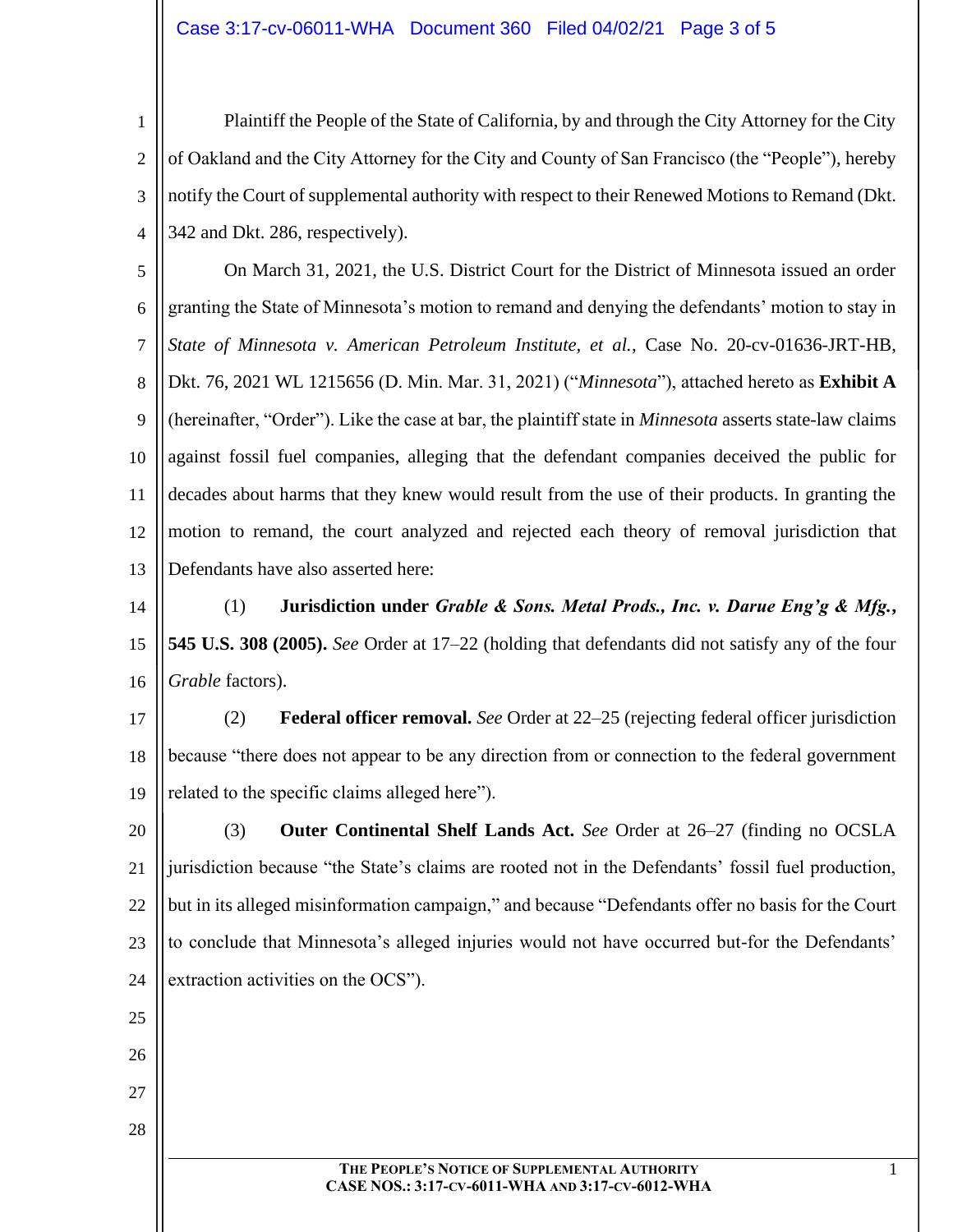| 1              | Federal enclave jurisdiction. See Order at 27-30 (holding that "the burden is on<br>(4)                                                                                                                             |                                       |                                                                                                                                                                                                           |                |  |  |
|----------------|---------------------------------------------------------------------------------------------------------------------------------------------------------------------------------------------------------------------|---------------------------------------|-----------------------------------------------------------------------------------------------------------------------------------------------------------------------------------------------------------|----------------|--|--|
| 2              | Defendants to demonstrate that federal enclaves are the locus in which the claims arose, and they                                                                                                                   |                                       |                                                                                                                                                                                                           |                |  |  |
| 3              | have not done so"). <sup>1</sup>                                                                                                                                                                                    |                                       |                                                                                                                                                                                                           |                |  |  |
| $\overline{4}$ |                                                                                                                                                                                                                     |                                       |                                                                                                                                                                                                           |                |  |  |
| 5              | Dated:                                                                                                                                                                                                              | April 2, 2021                         | Respectfully submitted,                                                                                                                                                                                   |                |  |  |
| 6              |                                                                                                                                                                                                                     |                                       | <b>CITY OF OAKLAND</b>                                                                                                                                                                                    |                |  |  |
| 7              |                                                                                                                                                                                                                     |                                       | By: /s/ Barbara J. Parker                                                                                                                                                                                 |                |  |  |
| 8              |                                                                                                                                                                                                                     |                                       | BARBARA J. PARKER (State Bar #069722)                                                                                                                                                                     |                |  |  |
| 9              |                                                                                                                                                                                                                     |                                       | <b>City Attorney</b><br>MARIA BEE (State Bar #167716)                                                                                                                                                     |                |  |  |
|                |                                                                                                                                                                                                                     |                                       | <b>Chief Assistant City Attorney</b>                                                                                                                                                                      |                |  |  |
| 10             |                                                                                                                                                                                                                     |                                       | ZOE M. SAVITSKY, (State Bar #281616)<br><b>Supervising Deputy City Attorney</b>                                                                                                                           |                |  |  |
| 11             |                                                                                                                                                                                                                     |                                       | MALIA MCPHERSON (State Bar #313918)                                                                                                                                                                       |                |  |  |
| 12             |                                                                                                                                                                                                                     |                                       | Deputy City Attorney                                                                                                                                                                                      |                |  |  |
| 13             |                                                                                                                                                                                                                     |                                       | One Frank H. Ogawa Plaza, 6th Floor<br>Oakland, California                                                                                                                                                |                |  |  |
|                |                                                                                                                                                                                                                     |                                       | Tel.: (510) 238-3601                                                                                                                                                                                      |                |  |  |
| 14             |                                                                                                                                                                                                                     |                                       | Fax: (510) 238-6500                                                                                                                                                                                       |                |  |  |
| 15             |                                                                                                                                                                                                                     |                                       | mmcpherson@oaklandcityattorney.org                                                                                                                                                                        |                |  |  |
| 16             |                                                                                                                                                                                                                     |                                       | * Pursuant to Civ. L.R. $5-1(i)(3)$ , the electronic                                                                                                                                                      |                |  |  |
|                |                                                                                                                                                                                                                     |                                       | filer has obtained approval from this signatory.                                                                                                                                                          |                |  |  |
| 17             |                                                                                                                                                                                                                     |                                       | <b>CITY AND COUNTY OF SAN</b>                                                                                                                                                                             |                |  |  |
| 18             | <b>FRANCISCO</b>                                                                                                                                                                                                    |                                       |                                                                                                                                                                                                           |                |  |  |
| 19             |                                                                                                                                                                                                                     |                                       |                                                                                                                                                                                                           |                |  |  |
| 20             |                                                                                                                                                                                                                     |                                       | By: /s/ Matthew D. Goldberg<br>DENNIS J. HERRERA (State Bar #139669)                                                                                                                                      |                |  |  |
|                |                                                                                                                                                                                                                     |                                       | <b>City Attorney</b>                                                                                                                                                                                      |                |  |  |
| 21             |                                                                                                                                                                                                                     |                                       | RONALD P. FLYNN (State Bar #184186)                                                                                                                                                                       |                |  |  |
| 22             |                                                                                                                                                                                                                     |                                       | <b>Chief Deputy City Attorney</b><br>YVONNE R. MERÉ (State Bar #173594)                                                                                                                                   |                |  |  |
| 23             |                                                                                                                                                                                                                     |                                       |                                                                                                                                                                                                           |                |  |  |
|                |                                                                                                                                                                                                                     |                                       |                                                                                                                                                                                                           |                |  |  |
| 24             | <sup>1</sup> The court in <i>Minnesota</i> also rejected removal jurisdiction on additional grounds, including the<br>federal common law theory the Ninth Circuit already rejected in this case. See Order at 11-17 |                                       |                                                                                                                                                                                                           |                |  |  |
| 25             | (concluding that each of the federal common law theories defendants invoke "lacks a substantial<br>relationship to the actual claims alleged and would require the Court to invent a separate cause of              |                                       |                                                                                                                                                                                                           |                |  |  |
| 26             |                                                                                                                                                                                                                     |                                       | action," and holding that "federal common law is not a sufficient independent basis for removal in                                                                                                        |                |  |  |
| 27             |                                                                                                                                                                                                                     |                                       | this matter"). In sum "[t]he Court decline[d] Defendants' invitation to interpret this well-pleaded<br>consumer protection action as a wholesale attack on all features of global fossil fuel extraction, |                |  |  |
| 28             |                                                                                                                                                                                                                     | production, and policy." Order at 14. |                                                                                                                                                                                                           |                |  |  |
|                |                                                                                                                                                                                                                     |                                       | THE PEOPLE'S NOTICE OF SUPPLEMENTAL AUTHORITY                                                                                                                                                             | $\overline{2}$ |  |  |
|                | CASE NOS.: 3:17-CV-6011-WHA AND 3:17-CV-6012-WHA                                                                                                                                                                    |                                       |                                                                                                                                                                                                           |                |  |  |
|                |                                                                                                                                                                                                                     |                                       |                                                                                                                                                                                                           |                |  |  |